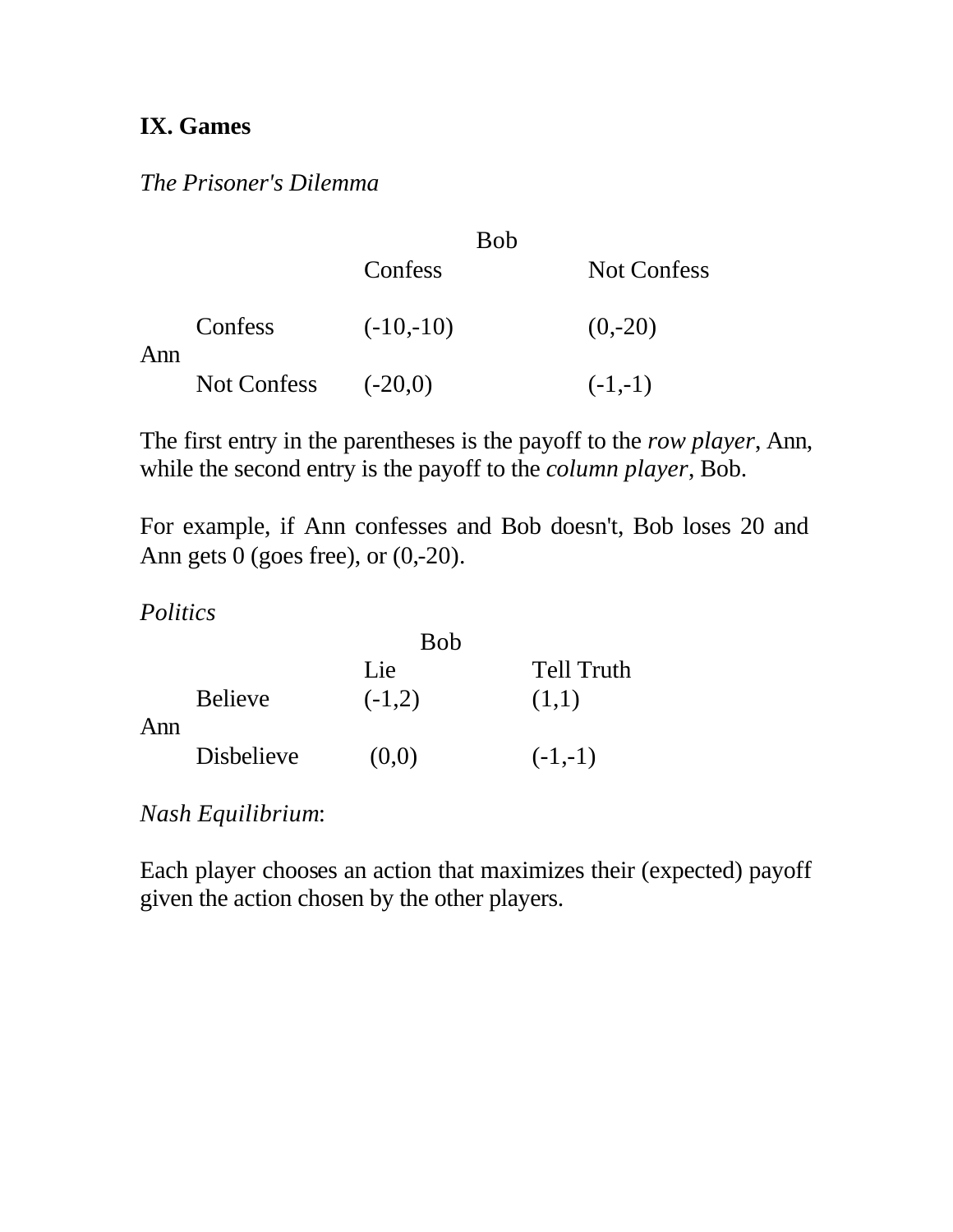# *The Battle of the Sexes*

The phones are out, so Bob and Ann can't discuss where they should go today, and must independently decide.

|     |                 |          | <b>Bob</b> |
|-----|-----------------|----------|------------|
|     |                 | Car Race | Beach      |
| Ann | <b>Car Race</b> | (2,3)    | (0,0)      |
|     | Beach           | (1,1)    | (3,2)      |

## *Meeting in the Hall*

|     |       |       | <b>Bob</b> |       |
|-----|-------|-------|------------|-------|
|     |       | Left  |            | Right |
| Ann | Left  | (1,1) |            | (0,0) |
|     | Right | (0,0) |            | (1,1) |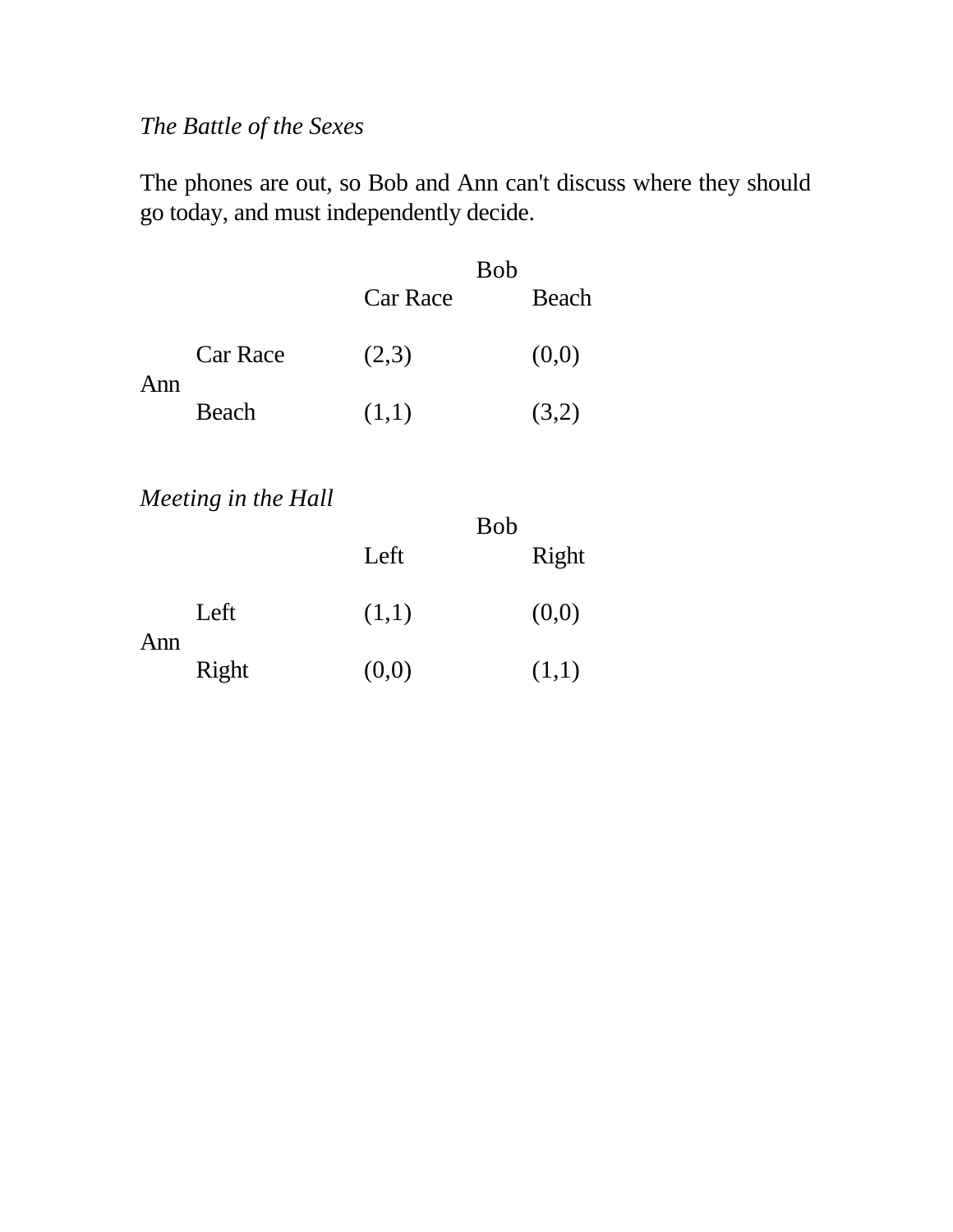# *Matching Pennies*

Ann wins if there is a match.

|     |       |          | <b>Bob</b> |          |
|-----|-------|----------|------------|----------|
|     |       | Heads    |            | Tails    |
| Ann | Heads | $(1,-1)$ |            | $(-1,1)$ |
|     | Tails | $(-1,1)$ |            | $(1,-1)$ |

*Chicken*

|     |              | <b>Bob</b> |              |
|-----|--------------|------------|--------------|
|     |              | Swerve     | Don't Swerve |
| Ann | Swerve       | (5,5)      | (3,10)       |
|     | Don't Swerve | (10,3)     | (0,0)        |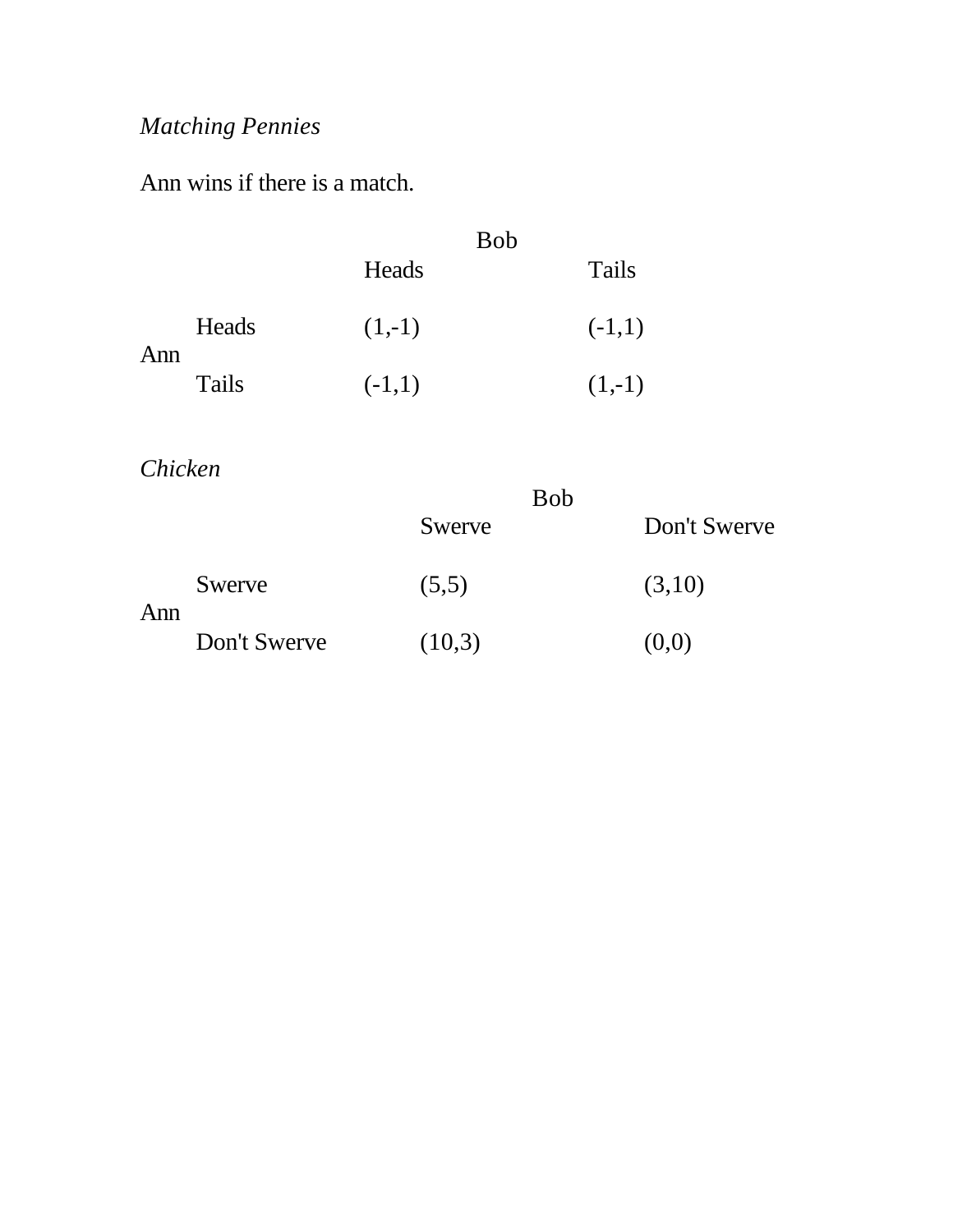#### *Avoiding Bob*

Ann wants to avoid Bob; Bob wants to go to the same party as Ann.

|     |         | <b>Bob</b> |            |
|-----|---------|------------|------------|
|     |         | Party 1    | Party 2    |
| Ann | Party 1 | $(-5,5)$   | (10,0)     |
|     | Party 2 | $(0,-5)$   | $(-10,10)$ |

Bob goes to party 1 with probability *p*.

If Ann goes to party 1 she gets  $-5p + 10(1-p) = 10 - 15p$ 

If Ann goes to party 2 she gets  $0p + -10(1-p) = -10 + 10p$ 

10 - 15 $p = -10 + 10p$ , or  $p = 4/5$ .

Ann goes to party 1 with probability *q*.

If Bob goes to Party 1, he gets  $5q + -5(1-q) = -5 + 10q$ 

If Bob goes to Party 2, he gets  $0q + 10(1-q) = 10 - 10q$ 

 $-5 + 10q = 10 - 10q$ or,  $q = \frac{1}{4}$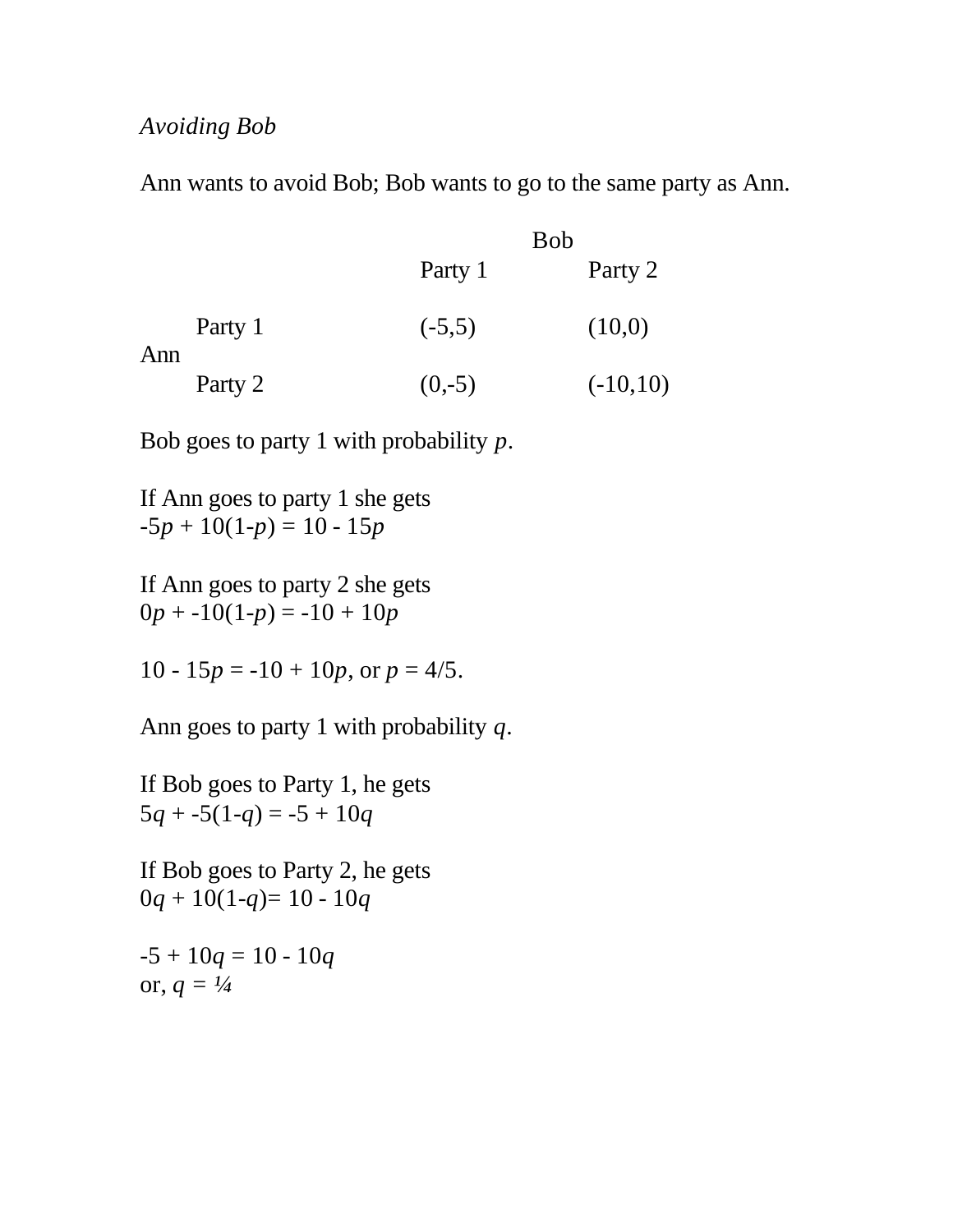|                   | Republican |                  |
|-------------------|------------|------------------|
|                   | Clean      | <b>Throw Mud</b> |
| Clean<br>Democrat | (3,1)      | (1,3)            |
| Throw Mud         | (2,1)      | (2,0)            |

**Republican** Democrat is clean with prob *p* If clean, R gets 1; if throws mud, gets  $3p + 0(1-p) = 3p$ . Thus  $1 = 3p$  or  $p = 1/3$ .

**Democrat** Republican clean with prob *q* If clean, D gets 3*q*+1(1-*q*). If dirty, D gets 2. Thus  $2 = 3q + (1-q)$ , or  $q = \frac{1}{2}$ .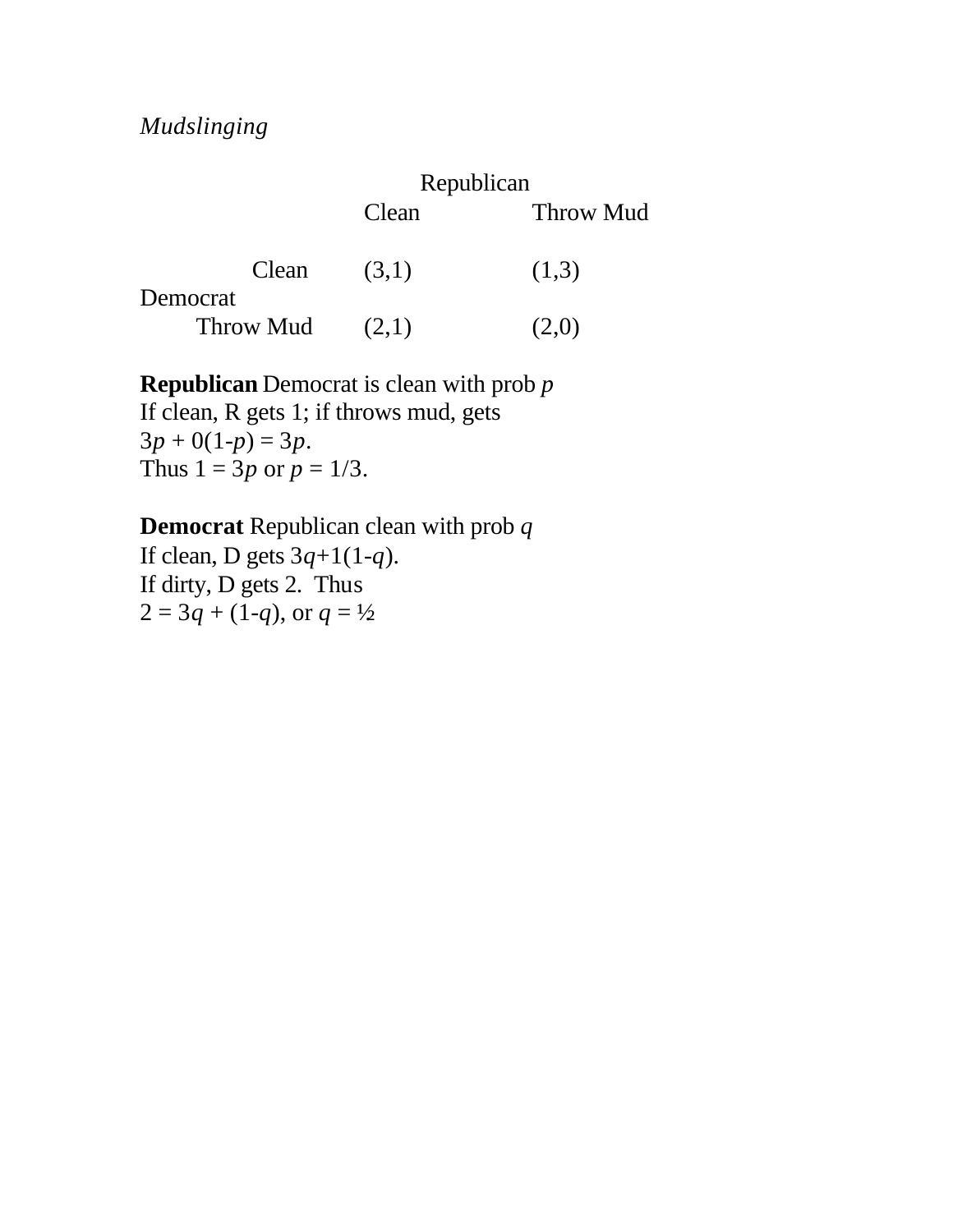|        |                   | $q \sim$<br>No Concession | Nashville $1-q$ | Concession |
|--------|-------------------|---------------------------|-----------------|------------|
| Austin | $p$ No Concession | (3,1)                     |                 | (1,2)      |
|        | $1-p$ Concession  | (2,1)                     |                 | (2,0)      |

**Nashville:** Austin makes no concession with prob *p* If Nashville doesn't, gets 1; if Nashville does, gets  $2p + 0(1-p) = 2p$ . Thus  $1 = 2p$  or  $p = \frac{1}{2}$ .

**Austin:** Nashville makes no concessions with prob *q* If Austin doesn't, gets 3*q*+1(1-*q*). If Austin does, gets 2. Thus  $2 = 3q + (1-q)$ , or  $q = \frac{1}{2}$ .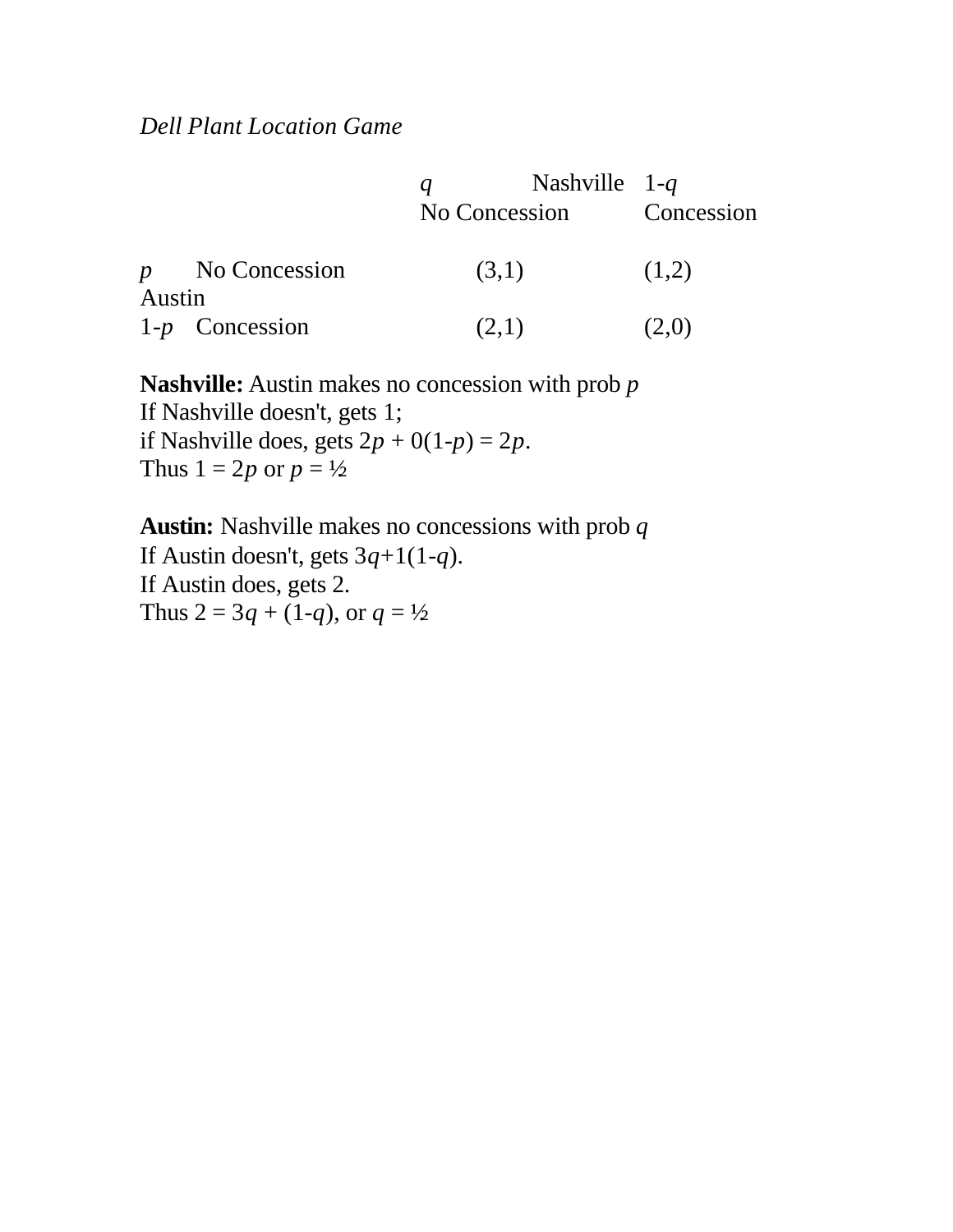### *Cleaning the Apartment*

|     |       | Roommate         |                 |
|-----|-------|------------------|-----------------|
| You | Clean | Clean<br>(10,10) | Don't<br>(0,15) |
|     | Don't | (15,0)           | (5,5)           |

In the absence of a repeated game, you both live in a pigsty.

In a repeated situation, the *grim trigger strategy*, which says "if you don't share the cleaning, I'll never clean again", can induce both to clean.

One other common method of obtaining a *cooperative solution* is the *tit for tat* strategy.

The *tit for tat* strategy says "If you don't clean today, I won't clean tomorrow". That is, each does what the other did yesterday.

Both the *tit for tat* and the *grim trigger* strategies punish noncooperative behavior with the nash equilibrium.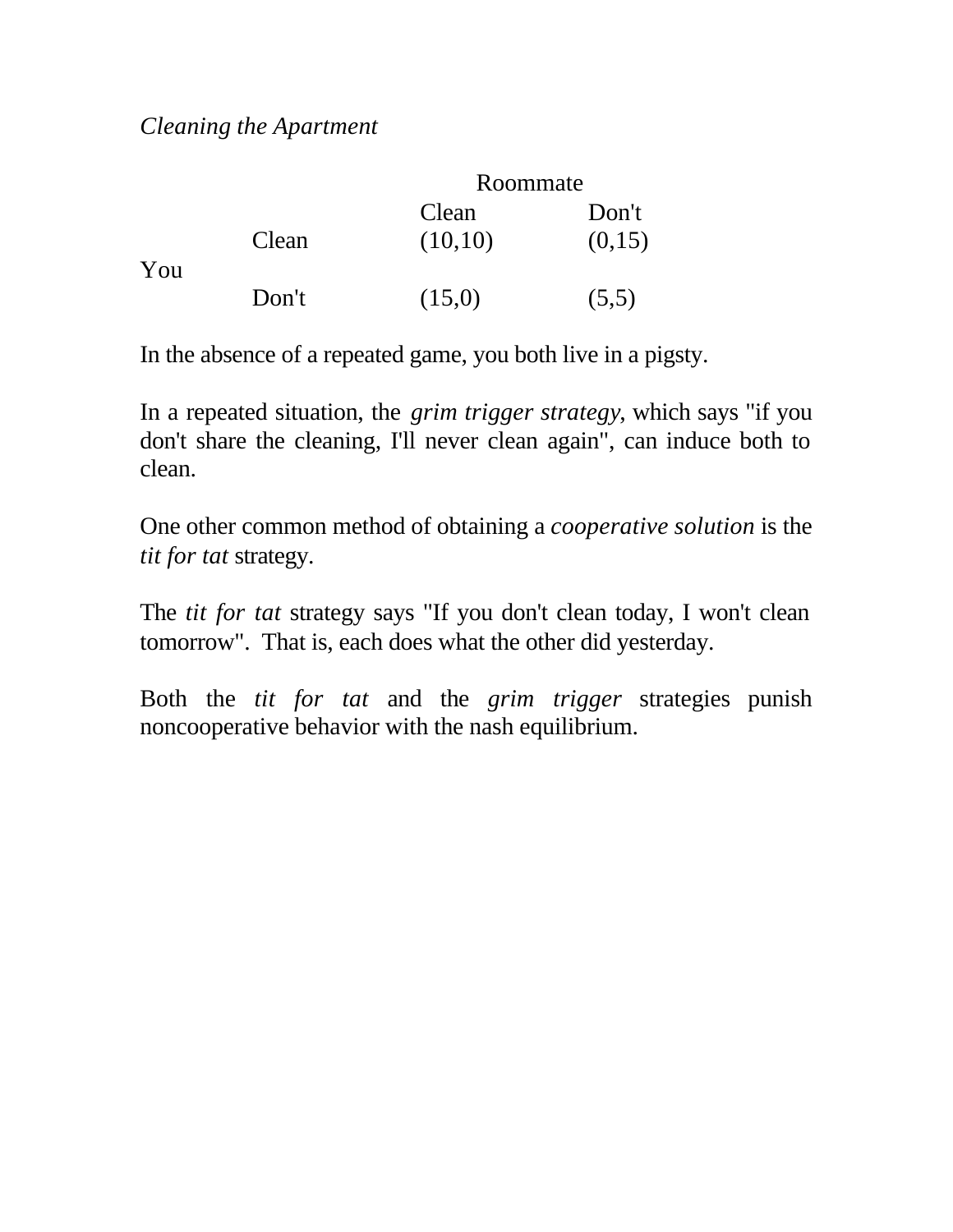### *The Two Firm Pricing Game*

Consider a duopoly, two firms. Suppose these firms are choosing between high prices  $p_H$  and low prices  $p_L$ . Here are the profits of the firms:

|        |         | Firm 2  |        |
|--------|---------|---------|--------|
|        |         | $p_H$   | $p_L$  |
| Firm 1 | $p_H$   | (15,15) | (2,25) |
|        | $p_{L}$ | (25,2)  | (5,5)  |

In a repeated situation, firm 1 might employ the *grim trigger strategy*, which says "if I ever see you price at  $p<sub>L</sub>$ , I will price at  $p<sub>L</sub>$  forever after.

This can be used to deter price cutting.

What is the value of cheating to firm 2?

If he doesn't cheat, he gets \$15 every time period.

If he cheats, he gets \$25 today, but \$2 forever after.

Thus cheating provides an immediate gain of \$10, and then a loss of \$17 per period for the rest of time. So long as each firm expects to be around in the future, and doesn't *discount* the future too highly, it won't want to cheat, and the firms can maintain the high prices. This is called *implicit collusion*. Obtaining the profit-maximizing solution in this way is called a *cooperative equilibrium*.